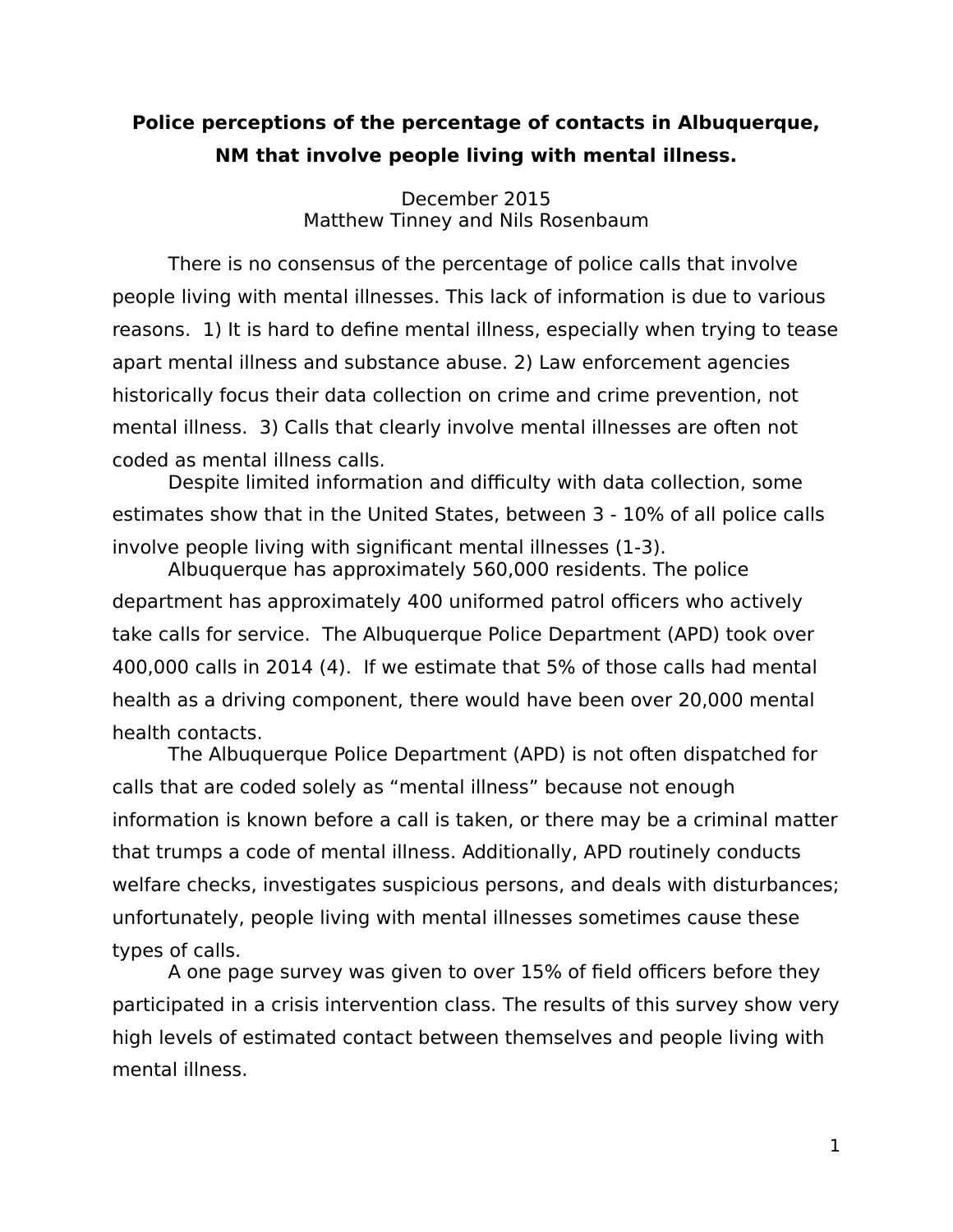| APD field officer survey of perceived                          |     |
|----------------------------------------------------------------|-----|
| contacts with people living with mental                        |     |
| illness.                                                       |     |
| (Average years of service of survey respondents is 11 years.)  |     |
| In your estimate, what percentage of your calls involves       |     |
| mental illness as the primary factor for causing the           |     |
| situation?                                                     |     |
|                                                                | 33% |
| In your opinion, if a call involves mental illness, but is not |     |
| classified as a 10-40 or 43-1 call, what is the most common    |     |
| dispatch?                                                      |     |
| <b>Suspicious Person:</b>                                      | 20% |
| <b>Disturbance:</b>                                            | 75% |
| <b>Domestic Dispute:</b>                                       | 2%  |
| Other                                                          | 3%  |

The numbers reported appear much higher than expected, and almost certainly higher than what may actually exist. These numbers may be inflated for many reasons – mental health calls are often time consuming, difficult to manage, and outside the realm of traditional policing. Nearly a third of those surveyed believed that 50% or more of all their calls were generated because of a person living with mental illness. Whether these numbers are inflated or not, clearly mental illness calls consume a lot of police time and energy. These perceptions reinforce the notion that communities may want to allocate more resources to help divert mental illness away from police and towards health care.

References:

1. Franz, S., & Borum, R. (n.d.). Crisis Intervention Teams may prevent arrests of people with mental illnesses. Police Practice and Research.